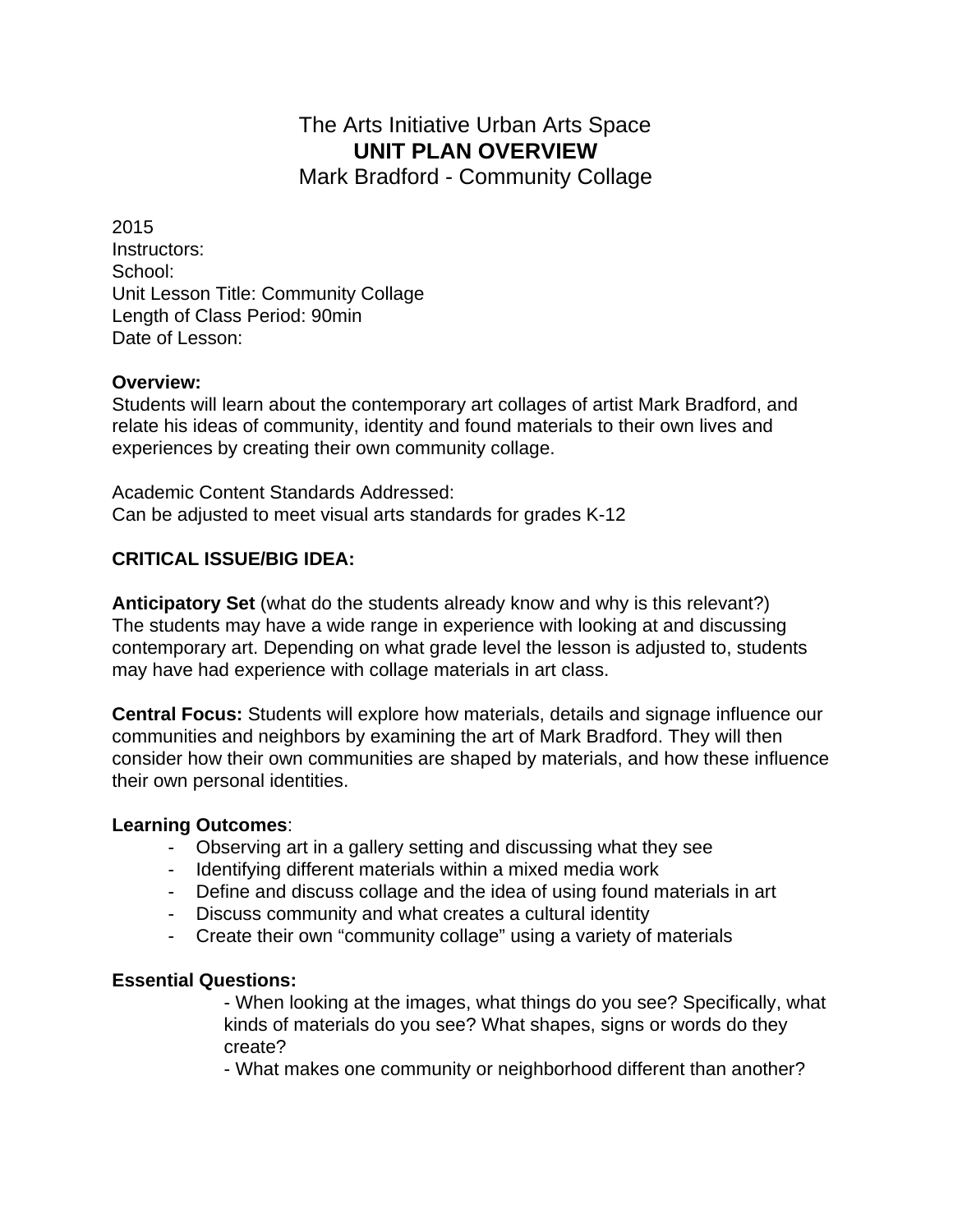-How does where we live, where we come from or places we have been influence who we are today?

- How can line, texture and color create pattern, movement and rhythm in an image?

### **ACTIVITIES/SEQUENCE:**

### (Stage One): **Performance-based Assessment Objectives**

- Students are first told to look at Mark Bradford's Spinning Man. They are encouraged to use their "gallery walk" stance so as to not touch any of the artwork. They observe the collage and make comments on what they see – what shapes, what colors and what patterns appear in the images. (7 minutes)
- They then are seated and view a slideshow of images of additional Mark Bradford collages. Some include detailed, up-close photos of the work so that students can see the materials and layers. They are showed a brief clip of Bradford speaking about the materials he uses.
- <http://blog.art21.org/2008/07/31/mark-bradford-paper/#.VcuhoxDF-OM> (7 minutes)
- Students will discuss what they think about Bradford's art through guided questions that ask them to explore the idea of community, identity and materiality. They will then brainstorm what makes their own communities unique. (6 minutes)

### (Stage Two): **Performance-based Assessment Objectives**

Instructors will engage students in questions that explore the examples in the presentation and in the piece exhibited in the gallery. Students will be asked to describe what they see, how they feel and what makes them feel that way. Students will be asked what kinds of lines, patterns, textures and materials that they see in the images, and how they relate to Bradford's idea of identity in community.

### **Academic Language Vocabulary:**

-Collage: artwork is made from an [assemblage](https://en.wikipedia.org/wiki/Assemblage_(art)) of different forms, thus creating a new whole.

-Community: a social group of any size defined by its location or membership

-Mixed Media: multiple forms of materials in a piece of art

-Contemporary Art: art produced within the last 50 years or where the artist is still alive -Symbol: a shape or image used to represent an idea or thought

-Line: A mark that spans a distance between two points

-Texture: The way something feels or would appear to feel in a work of art

-Pattern: A repeated mark or design

-Movement: The path that the eye moves along when viewing an image -Rhythm: A visual tempo or beat

### **Preparations**

**Materials/Resources for the Teachers:**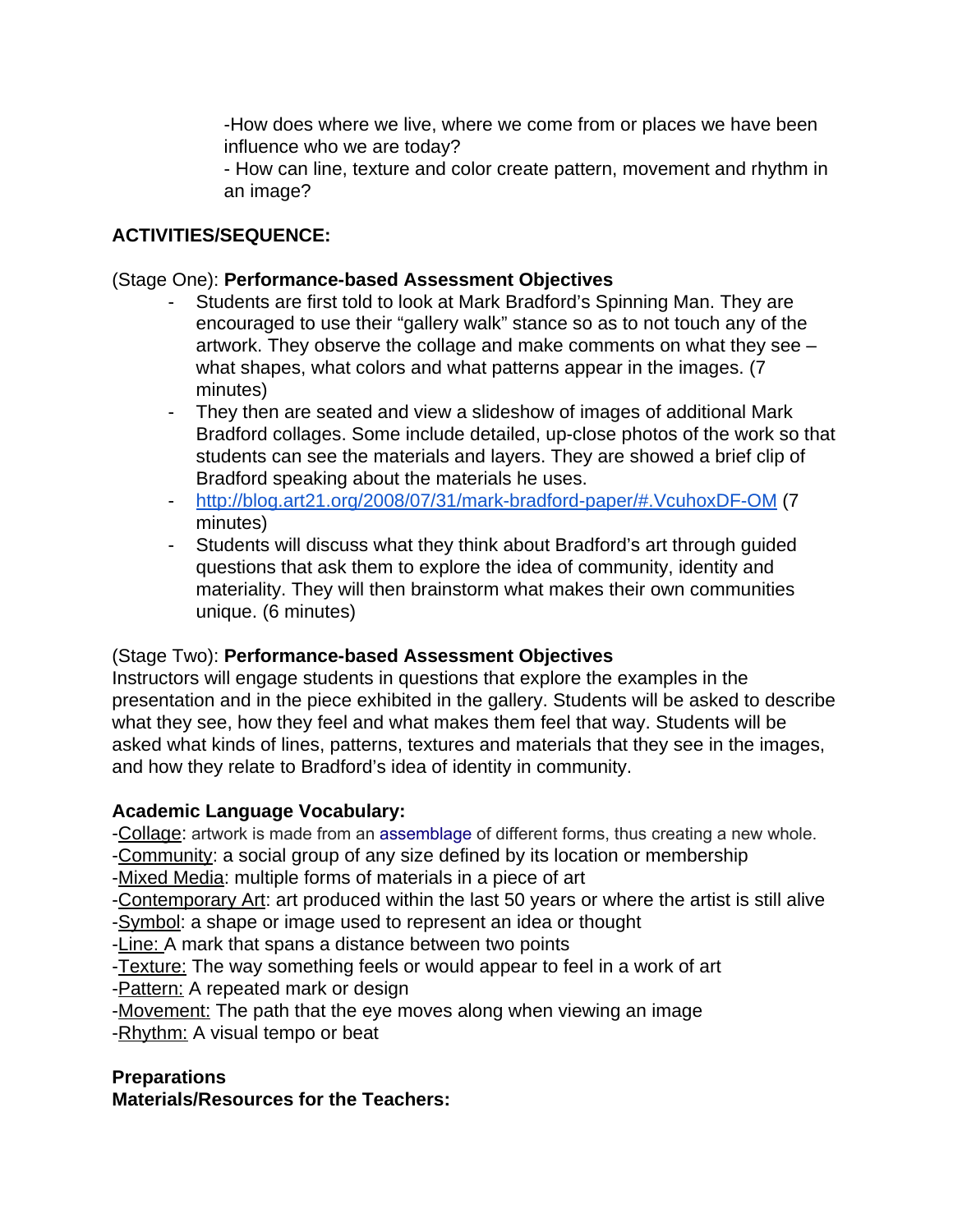-Three to five work tables depending on class size

-One table (removed from others) for materials

-Projector and screen for presentation

-12x15" thick paper for each student

-Watercolor sets, brushes and water cups for each student

-Maps and map pages

-Saran wrap, tissue paper, colored paper, magazine pages and assorted paper scraps -Crayons

-Markers

-Small cup of Modge-Podge glue, watered down, for each student

-String/yarn

-Pipe cleaner/pom-poms/beads/sequins/assorted items

#### (Stage Three): **LEARNING ACTIVITY**

- After discussing their own communities, students are asked to discuss how different places they have visited have influenced them. (7 minutes)
- Students are then instructed to make a "Community Collage", or a piece of work about different places they have been. Using scrap paper, students brainstorm different places they have visited or lived that were important in shaping who they were. They are asked to think of different ways to represent these places (For example a city might be represented by a skyline cut out, a river could be a blue string, a piece of pizza might represent Chicago, etc) (10 minutes)
- Students are then given a variety of materials to create their collages with. They should incorporate many different places and materials to represent them. (40 minutes)

#### **Closure and Review:**

- Students return any leftover materials to the table and clean up their work space (10 minutes)
- If time permits, students are encouraged to share their collage with the group, talking about the different materials, symbols and images they used to represent their community identity or different places of importance in their lives.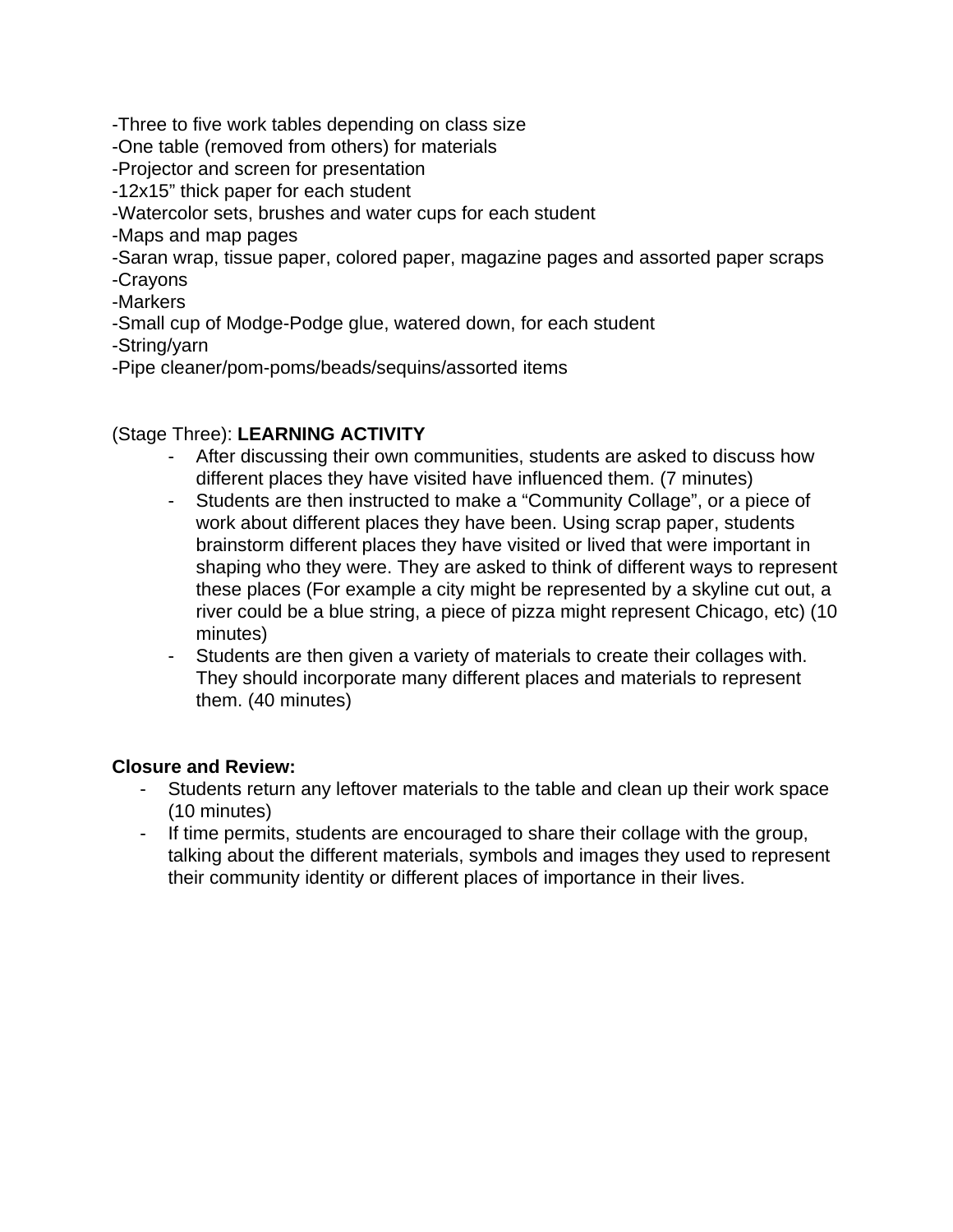### **ACADEMIC CONTENT STANDARDS ADDRESSED – Ohio Department of Education Visual Arts Standard**

# **Visual Content Standards Grades K-1-2**

# **Enduring Understandings**

Personal Choice and Vision: Students construct and solve problems of personal relevance and interest when expressing themselves through visual art.

#### **Progress Points:**

A. Recognize that people from various times and cultures create works of art to be looked at, valued and enjoyed.

B. Explore a range of art concepts and artworks and construct meaning about the works.

C. Connect making art with individual choice and understanding personal cultural identity

# **PERCEIVING/KNOWING (PE)**

1PE Recognize and describe that people create art and art objects to communicate ideas and serve different purposes.

2PE Explore and describe how a selected art object was made.

3PE Examine one or more cultural and historical artworks and respond to the visual, expressive features in the work.

5PE Identify and discuss what an artist does and find examples of works by artists in their schools and communities.

6PE Generate artmaking ideas from their daily experiences and the environment.

# **PRODUCING/PERFORMING (PR)**

1PR Explore and experiment with a range of art materials and tools to create and communicate personal meaning.

2PR Generate ideas and images for artwork based on observation, memory, imagination and experience.

**3PR** Discover, select and combine art and design elements to communicate subject matter in various visual forms.

6PR Use visual art materials to express an idea that reflects their own social or cultural identity.

# **RESPONDING/REFLECTING (RE)**

3RE Connect their personal experiences to what they see in works of art.

4RE Communicate the ideas and stories they see in works of art.

5RE Discuss the meanings of visual symbols, images and icons observed in artworks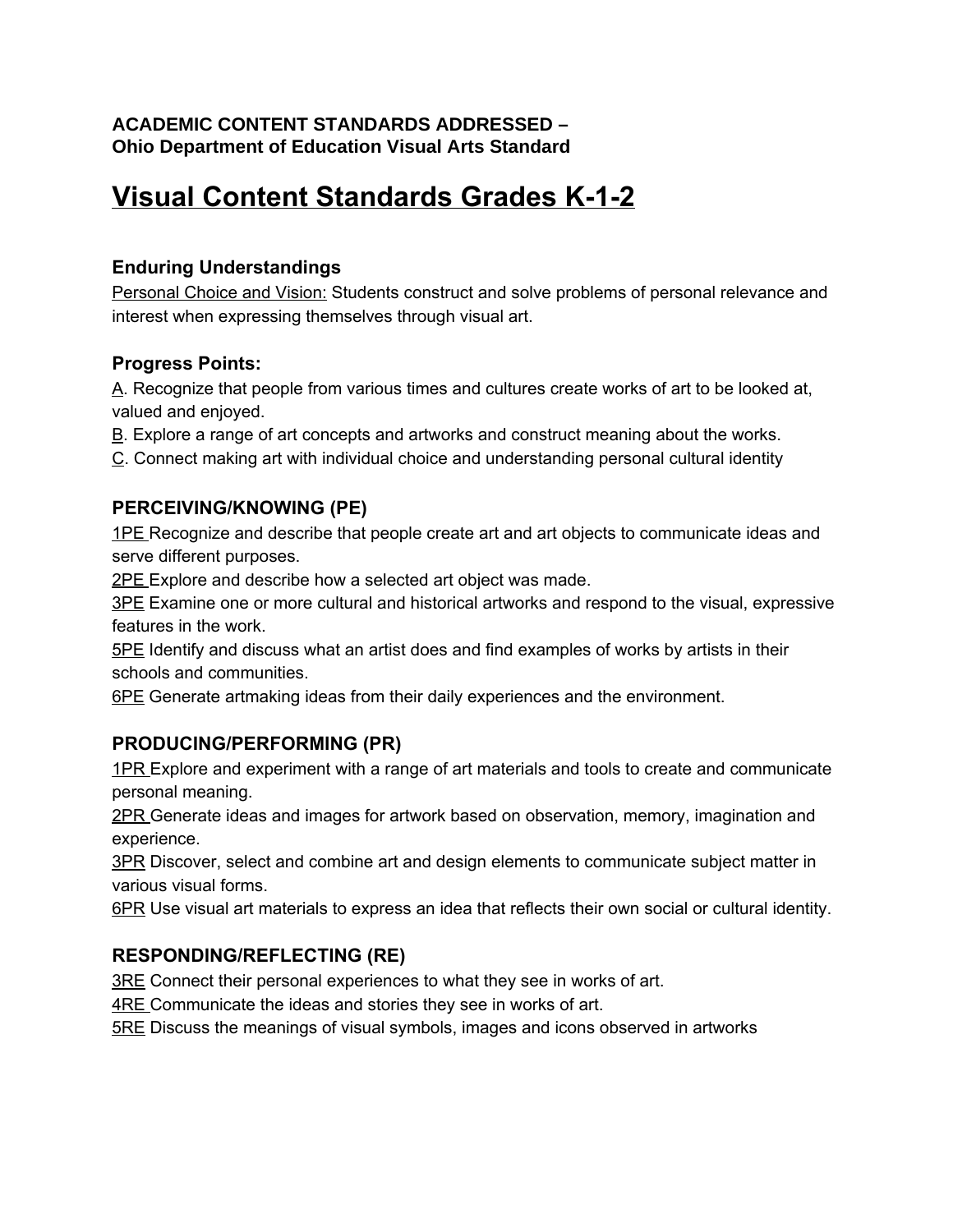# **Visual Content Standards Grades 345**

# **Enduring Understandings**

Personal Choice and Vision: Students construct and solve problems of personal relevance and interest when expressing themselves through visual art.

Critical and Creative Thinking: Students combine and apply artistic and reasoning skills to imagine, create, realize and refine artworks in conventional and innovative ways.

# **Progress Points:**

A. Examine a range of artistic works to gain insight into the historical and cultural traditions of local and global communities.

B. Identify and apply universal themes and processes to communicate meanings, moods and visual effects in personal and collaborative artworks.

C. Demonstrate technical skill, craftsmanship and reasoning abilities in solving visual art problems using appropriate tools, media and technologies.

# **PERCEIVING/KNOWING (PE)**

1PE Use sensory details and descriptive language to identify and describe universal themes, subject matter and ideas expressed across arts disciplines.

2PE Identify and communicate how historical and cultural contexts influence ideas that inform artists.

3PE Investigate the role of cultural objects in our everyday environment.

4PE Compare and contrast how form and style are influenced by social, environmental and political views in artworks.

5PE Focus attention on selected artworks to identify and pose questions about aesthetic qualities (e.g., sensory, organizational, emotional) in the works.

# **PRODUCING/PERFORMING (PR)**

1PR Explore and experiment with a range of art materials and tools to create and communicate personal meaning.

2PR Generate ideas and images for artwork based on observation, memory, imagination and experience.

3PR Discover, select and combine art and design elements to communicate subject matter in various visual forms.

6PR Use visual art materials to express an idea that reflects their own social or cultural identity.

# **RESPONDING/REFLECTING (RE)**

1RE Apply reasoning skills to analyze and interpret the meaning in artworks.

2RE Describe how personal experiences can influence artistic preferences.

ARE Communicate how personal artistic decisions are influenced by social, environmental and political views.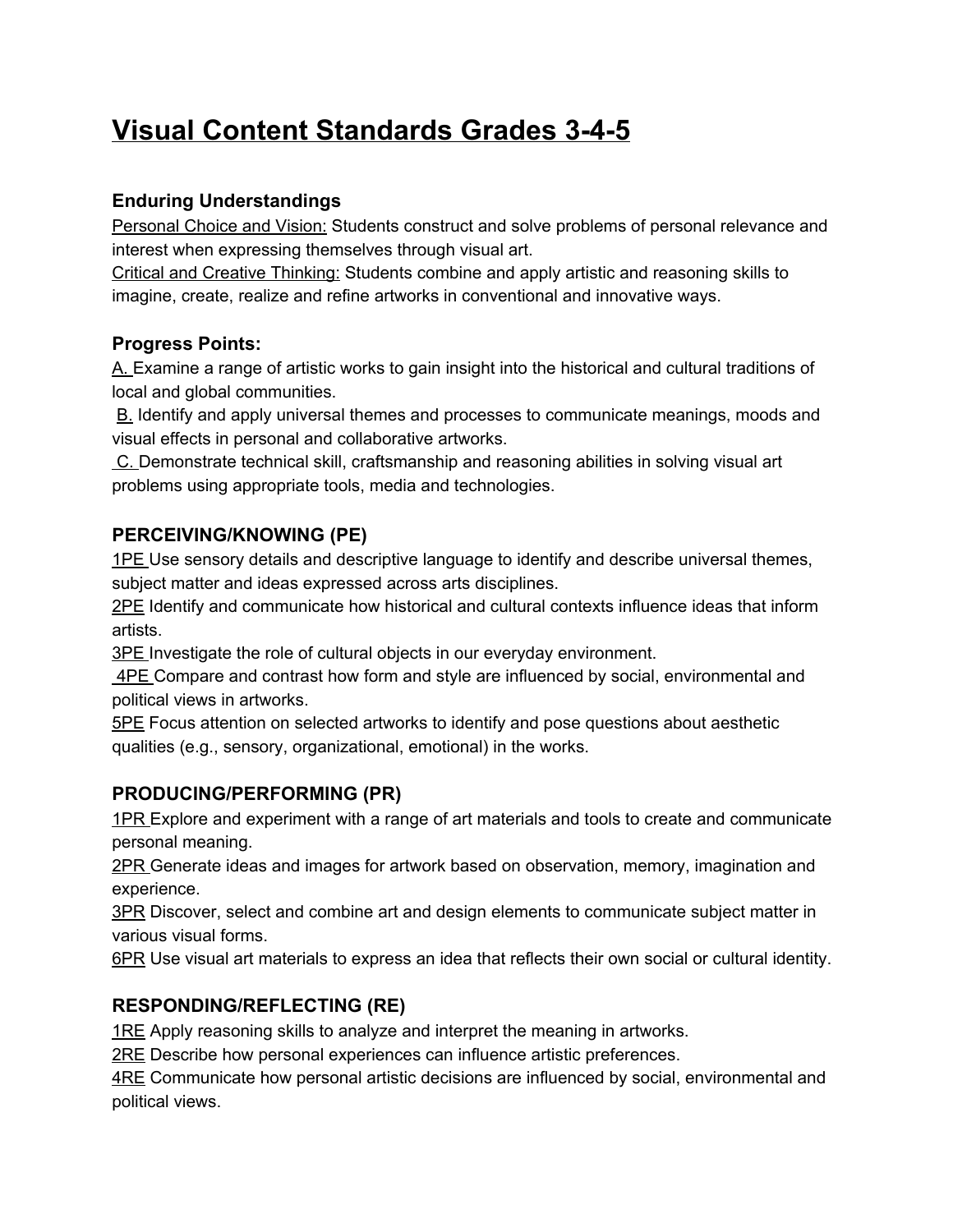# **Visual Content Standards Grades 6-7-8**

# **Enduring Understandings**

Personal Choice and Vision: Students construct and solve problems of personal relevance and interest when expressing themselves through visual art.

Critical and Creative Thinking: Students combine and apply artistic and reasoning skills to imagine, create, realize and refine artworks in conventional and innovative ways.

# **Progress Points:**

A. Recognize that examining the artistic works of others leads to understanding about cultural traditions, history, politics and their world.

C. Select, manipulate and refine arts concepts and processes to produce artworks that visually communicate their experiences, ideas and viewpoints.

E. Connect the content of visual artworks to interdisciplinary concepts, issues and themes.

# **PERCEIVING/KNOWING (PE)**

1PE Identify how an artist's choice of media relates to the ideas and images in the work. 4PE Understand how social, cultural and political factors affect what contemporary artists and designers create.

5PE Use observations, life experiences and imagination as sources for visual symbols, images and creative expression.

# **PRODUCING/PERFORMING (PR)**

1PR Demonstrate technical skill and craftsmanship in the use of materials, tools and technology to solve an artistic problem.

2PR Experiment with a variety of techniques and working methods when creating an original work of art.

3PR Generate ideas and engage in thoughtful planning when solving a visual art problem.

5PR Engage in visual problems of personal or social relevance showing focus and persistence to complete the task.

6PR Integrate elements of art and design to solve interdisciplinary problem.

# **RESPONDING/REFLECTING (RE)**

1RE Examine various qualities in artworks to understand how an artist's choice of media relates to the images and ideas in the work.

2RE Explain and defend their artistic decisions using visual art vocabulary.

**3RE** Identify examples of visual culture and discuss how visual art is used to shape individual and social behavior.

ARE Recognize how public discussion can affect beliefs about the nature and value of art